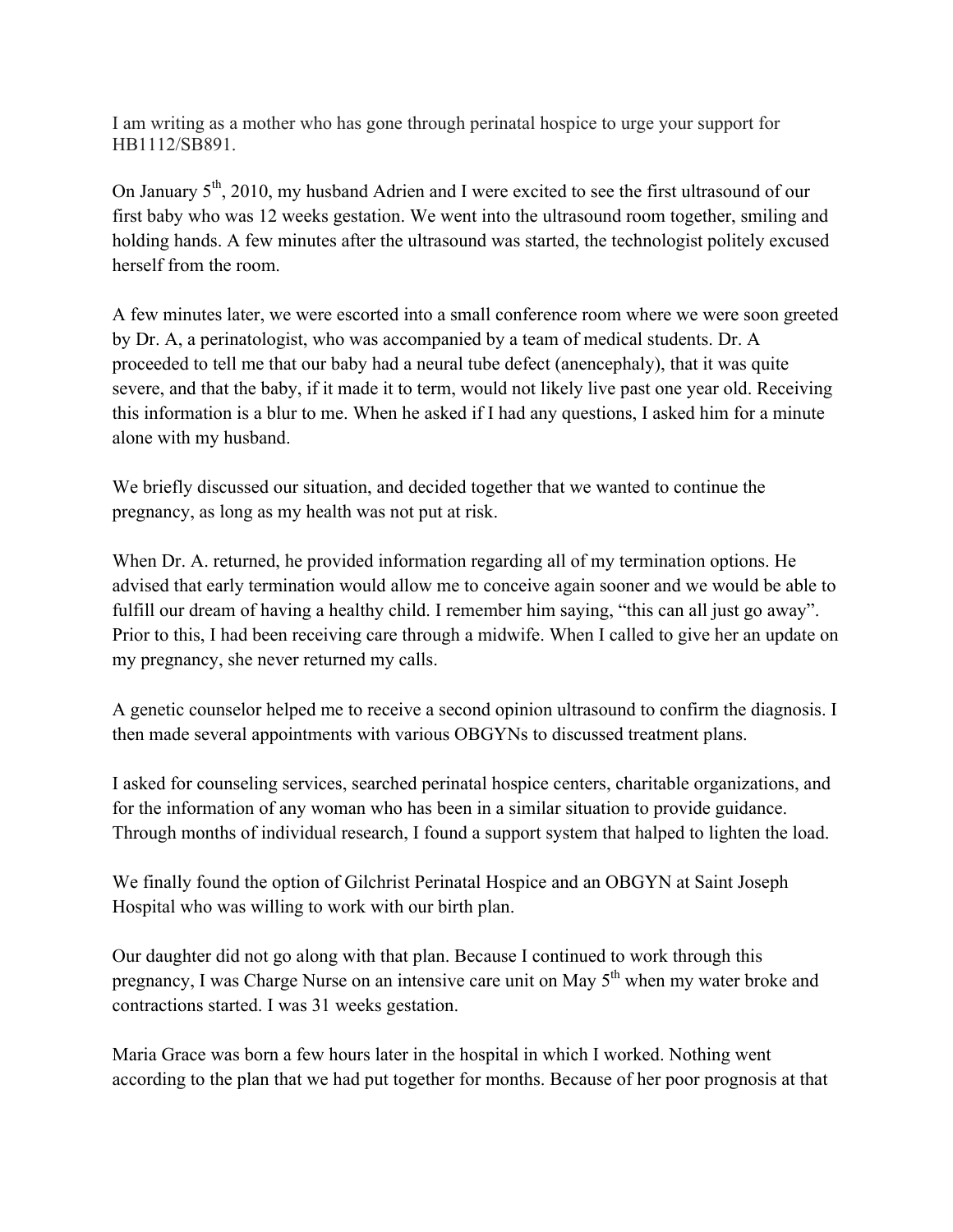gestational age, I signed a DNR for the baby. She was born and lived long enough for my husband and I to hold her. She was baptized.

Throughout the 5 months that I was pregnant with this terminal pregnancy many people asked why I had decided to carry my child to term. Though I was raised Catholic, the desire to carry the baby to term had less to do with Catechism and more to do with an instinctive need to let my baby live as long as possible and naturally reach her full potential. We knew the road would not be easy but we did everything that we could to make the best of the situation. It was a very difficult decision and the sadness of losing my first child affected me for several years. I have no regrets for carrying her to term. I'm so glad that I was able to hold her and know that I did everything that I could to help her to live her most comfortable life.

After my pregnacy, I was contacted by the Baltimore City Department of Health. They asked to interview me about my experience. I offered to provide that with the list of resources that I had found through months of searching during a very difficult time. I have not seen how these resources have been used or submitted. Having a page on the Department of Health website and brochures for doctors to give to families would help families going through a difficult time to be supported with sensitivity and compassion. My desire to provide help for any family in the same situation was real then, at it is now.

HB1112/SB891 would ensure no family is only offered termination, or left to find their own information regarding options, during a very difficult time. The best decision is an informed one. Families should feel the support of their health care providers and their Health Department for any choice that they make.

For these reasons, I urge a favorable report on HB1112/SB891.

Margaret Aeschliman 4008 Roland Ave. Baltimore, MD 21211